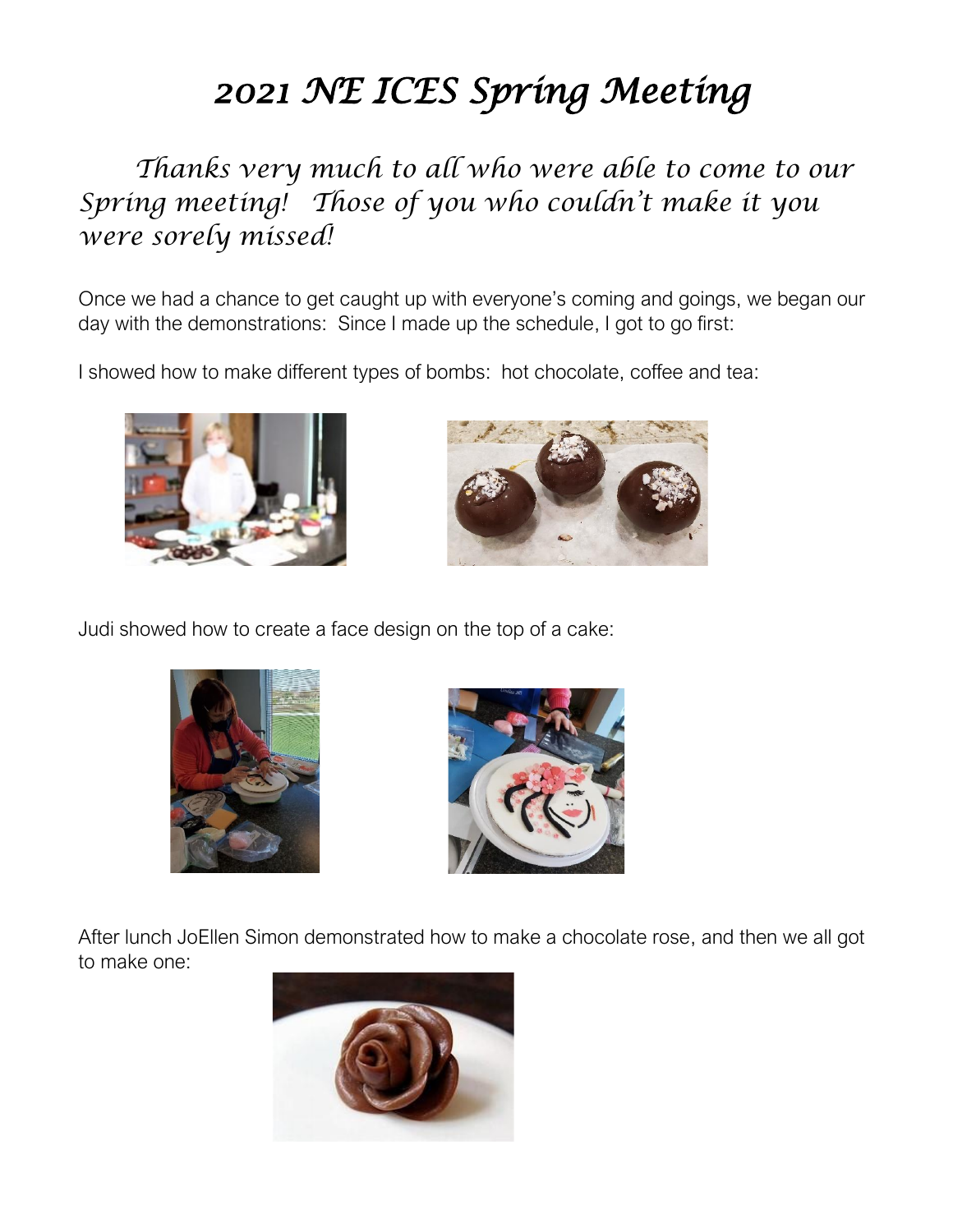Betty Barrett showed us how quick and easy it is to make beautiful cupcakes:



Between demonstrations we used that time to not only give away a few door prizes, but we were also able to share information. One of the things we wanted to make sure everyone knew about was the NE Cottage Food Law. In 2019, Nebraska passed a Cottage Food Law Bill. The legislature has been working on this for a while now. For those that are selling out of their homes you will want to find out more about this. Just go on line and look up Nebraska Cottage Food Law. It is said that Nebraska is one of the easiest states to start and operate a cottage food business. You can sell online, from home and any other form of direct selling. No third party or wholesaling allowed.

Just as we were cleaning up and getting ready to begin our business meeting, we received a wonderful surprise! Our newest member, Jill Harker, who wasn't able to join us for the first part of the meeting, did make it just in time for the most fun of the day  $-$  our business meeting! It was wonderful to get to meet Jill, and find out a little bit about her.

Our first order of business was to elect new officers. It's a pleasure to share with you our new Chapter Officers:

President: Judi Smith, Alternate: Linda Fontana, Treasurer: Jill Harker

Congratulations to all! Jill we are so glad you were able to make it to our meeting! Welcome to ICES!

Copies of the minutes and financial report are below. After you have finished reading them, if no one has any objections we will need someone, who attended the meeting, to make a motion to accept both reports. I will then send the motions out to be voted on. If you have an objection to something in either report, please copy that section and let me know how you think it should read. Any objections should be received by me, Linda Fontana, by May 21, 2021.